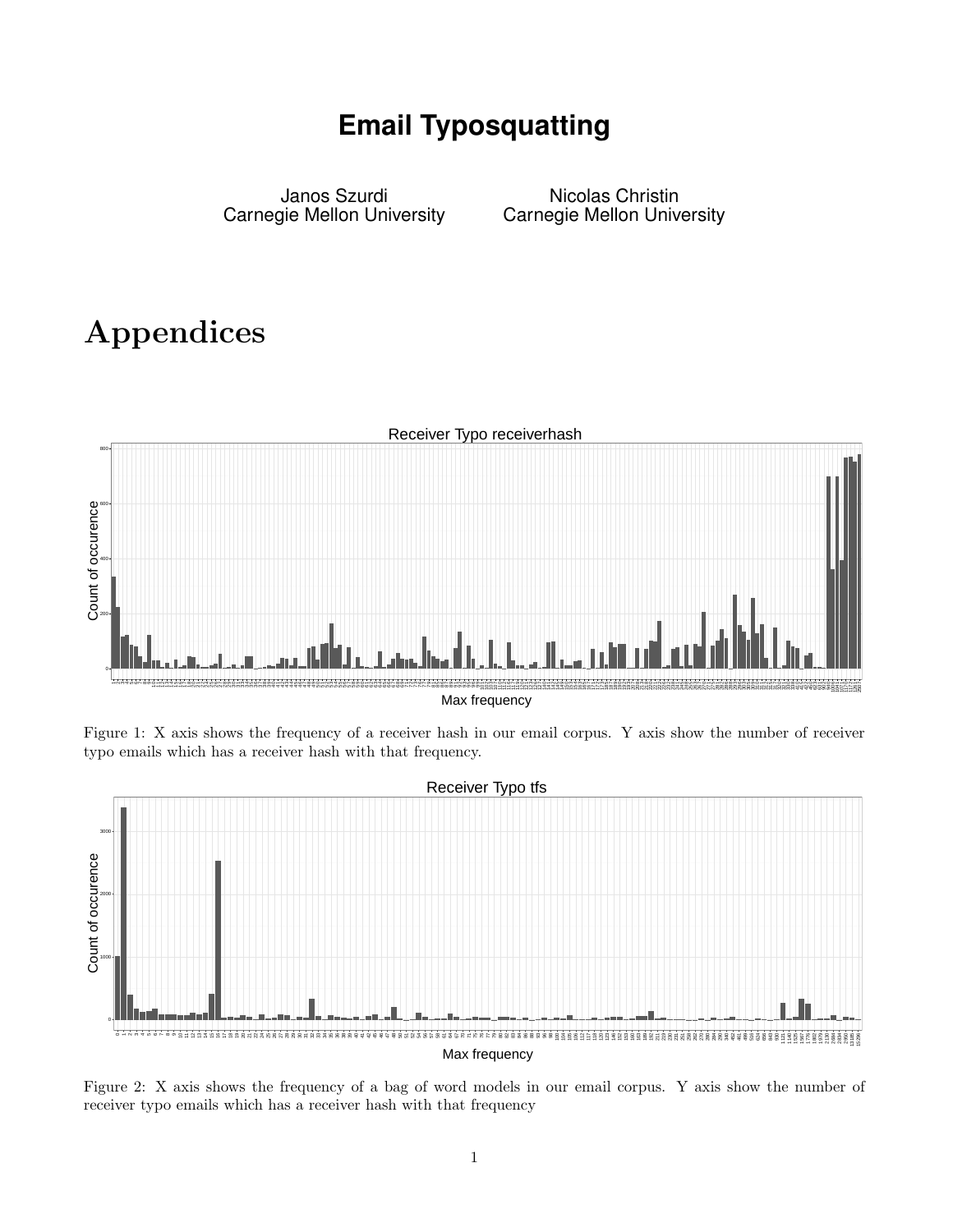

Figure 3: X axis shows the frequency of a sender hash in our email corpus. Y axis show the number of receiver typo emails which has a sender hash with that frequency

| Domain             | Typo type    |          | Total emails Header filtered Spamassassin Zip |              |                  |          | Collaborative Auto filtered Freq filtered Not filtered Corrected isFF |                |                |                |              |
|--------------------|--------------|----------|-----------------------------------------------|--------------|------------------|----------|-----------------------------------------------------------------------|----------------|----------------|----------------|--------------|
| $10$ inutemail.com | receivertypo | 1245     | 292                                           | 177          | 652              | 62       | $\overline{0}$                                                        | 60             | $\Omega$       | $\Omega$       | TRUE         |
| comcawst.com       | receivertypo | 7352     | 1302                                          | 2792         | 945              | 1195     | 395                                                                   | 700            | 22             |                | TRUE         |
| comaast.com        | receivertypo | 64292    | 15047                                         | 35215        | 7110             | 3095     | 395                                                                   | 3422           |                |                | <b>FALSE</b> |
| comcasu.com        | receivertypo | 29742    | 10957                                         | 5777         | 6840             | 2710     | 95                                                                    | 3355           |                |                | <b>FALSE</b> |
| comcas5.com        | receivertypo | 1322     | 280                                           | 567          | 275              | 142      | 15                                                                    | 35             |                |                | TRUE         |
| coicast.com        | receivertypo | 987      | $\theta$                                      | 325          | $\mathbf{0}$     | 45       | 602                                                                   |                |                |                | <b>FALSE</b> |
| comca3t.com        | receivertypo | 735      | 220                                           | 332          | $\overline{0}$   | 92       | 90                                                                    | $\Omega$       | 0              |                | <b>FALSE</b> |
| gmaigl.com         | receivertypo | 131805   | 7717                                          | 57367        | 6125             | 35592    | 16222                                                                 | 8427           | 352            | 352            | <b>FALSE</b> |
| gmai-l.com         | receivertypo | 2340     | 2340                                          | $\mathbf{0}$ | $\overline{0}$   | $\theta$ | $\overline{0}$                                                        |                | $\Omega$       | $\mathbf{0}$   | <b>FALSE</b> |
| hovmail.com        | receivertypo | 14856485 | 4976770                                       | 454020       | 6686530          | 1915950  | 12575                                                                 | 808815         | 1825           | 1095           | <b>FALSE</b> |
| ho6mail.com        | receivertypo | 160230   | 17452                                         | 122215       | 8530             | 5315     | 2005                                                                  | 4467           | 245            | 147            | TRUE         |
| nmailchimp.com     | receivertypo | 27       | $\overline{0}$                                | 27           | $\overline{0}$   | $\theta$ | $\overline{0}$                                                        | $\Omega$       | $\theta$       | $\theta$       | TRUE         |
| ohtlook.com        | receivertypo | 232667   | 9192                                          | 71395        | 10720            | 96780    | 31197                                                                 | 12062          | 1320           | 1320           | TRUE         |
| outlo0k.com        | receivertypo | 92215    | 5860                                          | 25235        | 9412             | 30282    | 11915                                                                 | 8340           | 1170           | 1170           | TRUE         |
| outmook.com        | receivertypo | 114530   | 8090                                          | 73272        | 7247             | 12757    | 4665                                                                  | 7957           | 540            | 324            | <b>FALSE</b> |
| ouulook.com        | receivertypo | 40062    | 5747                                          | 20922        | 5487             | 3955     | 1082                                                                  | 2730           | 137            | 137            | <b>FALSE</b> |
| oetlook.com        | receivertypo | 11515    | 555                                           | 8835         | 470              | 1057     | 322                                                                   | 170            | 105            | 84             | <b>FALSE</b> |
| ouvlook.com        | receivertypo | 9497     | 2240                                          | 2720         | 2575             | 952      | 130                                                                   | 855            | 25             | 25             | <b>FALSE</b> |
| o7tlook.com        | receivertypo | 28370    | 450                                           | 11452        | 105              | 7970     | 4370                                                                  | 4002           | 20             | 20             | TRUE         |
| ou6look.com        | receivertypo | 7082     | 37                                            | 2867         | 32               | 2892     | 952                                                                   | 292            |                |                | TRUE         |
| sendgri.com        | receivertypo | 395      | 20                                            | 47           | $\overline{0}$   | 92       | 235                                                                   | $\theta$       | 0              | $\theta$       | TRUE         |
| verizo0n.com       | receivertypo | 6502     | 1757                                          | 1777         | 2077             | 427      | 172                                                                   | 280            | 10             | 10             | TRUE         |
| evrizon.com        | receivertypo | 7547     | 2507                                          | 1242         | 2480             | 742      | 195                                                                   | 372            |                | $\Omega$       | TRUE         |
| verhzon.com        | receivertypo | 1375     | 1127                                          | 115          | 87               | 30       | $\mathbf{0}$                                                          | 10             | 5              |                | <b>FALSE</b> |
| ve5izon.com        | receivertypo | 487      | 97                                            | 72           | 265              | 25       | $\mathbf{0}$                                                          | 25             | $\overline{2}$ | $\Omega$       | TRUE         |
| vebizon.com        | receivertypo | 757      | 50                                            | 627          | $\boldsymbol{0}$ |          | 50                                                                    | 22             | 0              | $\Omega$       | <b>FALSE</b> |
| vermzon.com        | receivertypo | 72       | $\Omega$                                      | 67           | $\mathbf{0}$     | 5        | $\Omega$                                                              | $\Omega$       | 0              |                | <b>FALSE</b> |
| vepizon.com        | receivertypo | 70       | $\Omega$                                      | 70           | $\Omega$         | $\Omega$ | 0                                                                     | 0              | 0              |                | <b>FALSE</b> |
| vopail.com         | receivertypo | 406027   | 101215                                        | 150297       | 41312            | 53677    | 29915                                                                 | 28980          | 630            | 504            | TRUE         |
| zohomil.com        | receivertypo | 470      | $\theta$                                      | 67           | $\mathbf{0}$     | 177      | 207                                                                   | $\overline{2}$ | 15             | 15             | TRUE         |
| zohomial.com       | receivertypo | 270      | $\overline{2}$                                | 67           | $\Omega$         | 192      | 5                                                                     |                | $\overline{2}$ | $\overline{2}$ | TRUE         |
| Total              | receivertypo | 16233730 | 5173187                                       | 1060247      | 6801112          | 2177550  | 118172                                                                | 896200         | 7260           | 6041           |              |

Table 1: Overview of our spam filtering system for candidate receiver typo emails

Table 2: Overview of our spam filtering system for candidate receiver typo emails received by SMTP typo domains

| Domain          | Typo type    |          | Total emails Header filtered | Spamassassin | Zip     | Collaborative |        | Auto filtered Freq filtered Not filtered is FF |      |        |
|-----------------|--------------|----------|------------------------------|--------------|---------|---------------|--------|------------------------------------------------|------|--------|
| mailgmx.net     | receivertypo | 1645     | 422                          | 760          | 242     |               | 25     | 110                                            |      | TRUE   |
| mx1hotmail.com  | receivertypo | 455      |                              | 257          |         | 57            | 45     |                                                | 92   | TRUE   |
| mx2hotmail.com  | receivertypo | 2452     | 692                          | 717          | 500     | 170           | 42     | 115                                            | 215  | TRUE   |
| mx3hotmail.com  | receivertypo | 1692     | 287                          | 500          | 250     | 217           | 70     | 127                                            | 240  | TRUE   |
| mx4hotmail.com  | receivertypo | 945      | 105                          | 360          | 142     | 47            | 50     | 50                                             | 190  | TRUE   |
| smtpcomcast.net | receivertypo | 2465     |                              | 1857         |         | 525           | 22     | 12                                             | 40   | TRUE   |
| smtppaypal.com  | receivertypo | 65       |                              | 62           |         |               |        |                                                |      | 2 TRUE |
| Total           | receivertypo | 16233730 | 5173187                      | 1060247      | 6801112 | 2177550       | 118172 | 896200                                         | 7260 |        |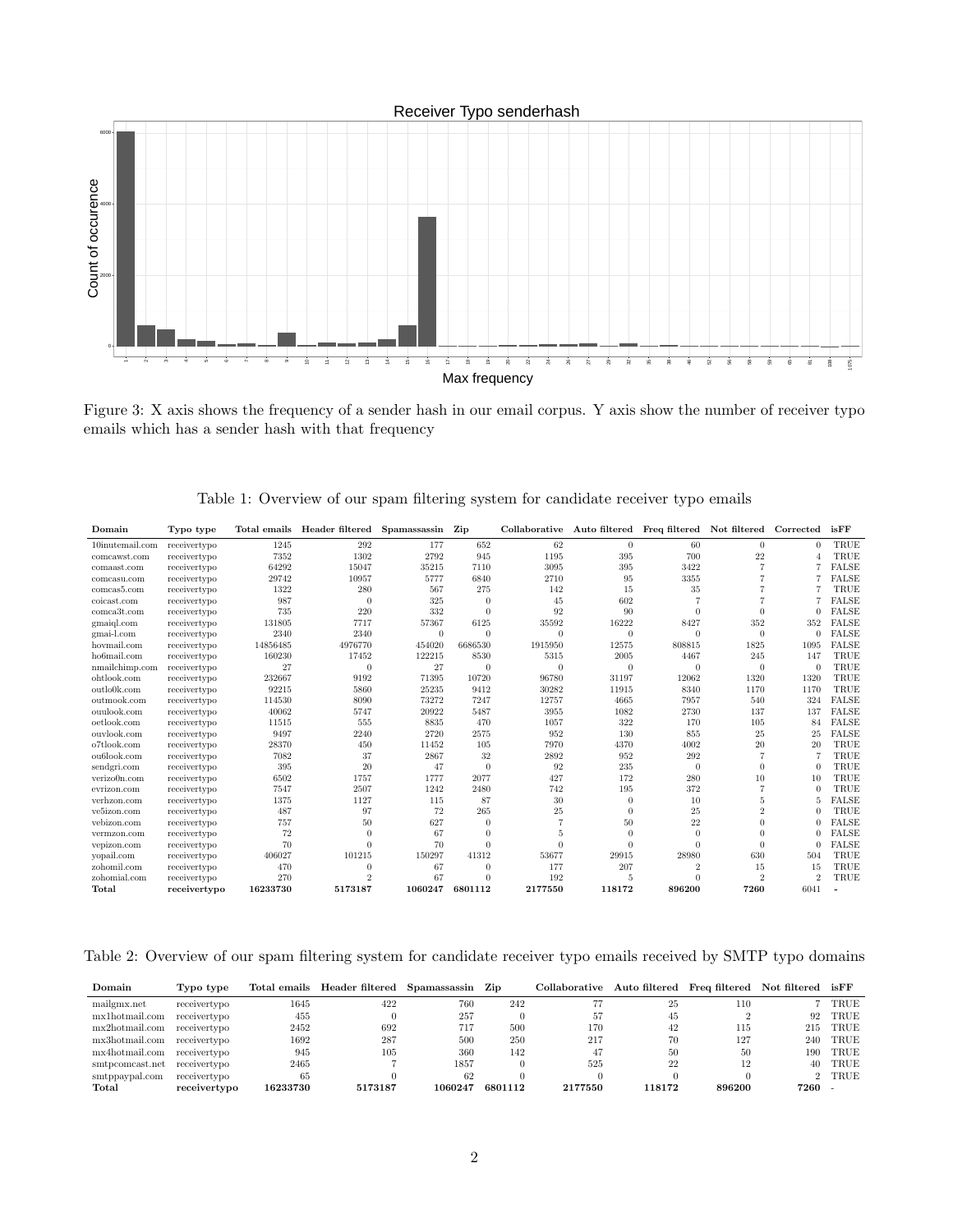| Domain                | Typo type |           | Total emails Header filtered | Spamassassin | Zip            | Collaborative  | Auto filtered Freq filtered Not filtered |      |                | isFF                     |
|-----------------------|-----------|-----------|------------------------------|--------------|----------------|----------------|------------------------------------------|------|----------------|--------------------------|
| comcasu.com           | smtptypo  | 1282      | 97                           | 1172         | $\Omega$       | $\overline{2}$ | $\overline{2}$                           | 5    | $\overline{2}$ | FALSE                    |
| gmaigl.com            | smtptypo  | 5744310   | 5736857                      | 5880         | $\overline{2}$ | 450            | 887                                      | 225  |                | <b>FALSE</b>             |
| hovmail.com           | smtptypo  | 37303395  | 37240415                     | 2460         | 35740          | 23970          | 310                                      | 440  | 60             | <b>FALSE</b>             |
| outmook.com           | smtptypo  | 6784992   | 6782992                      | 1967         | 12             |                | $\theta$                                 |      |                | <b>FALSE</b>             |
| ouulook.com           | smtptypo  | 3097      | 510                          | 1622         | 937            | 10             | 5                                        |      |                | FALSE                    |
| ohtlook.com           | smtptypo  | 4768800   | 4766150                      | 2152         | $\overline{2}$ | 277            | 87                                       | 127  | $\overline{2}$ | TRUE                     |
| o7tlook.com           | smtptypo  | 4623945   | 4621962                      | 1617         | $\Omega$       | 252            | 27                                       | 82   | $\Omega$       | TRUE                     |
| sendgri.com           | smtptypo  | 2640      | 77                           | 1320         | 1082           | 22             | 62                                       | 67   |                | TRUE                     |
| vermzon.com           | smtptypo  | 1425      | 102                          | 1157         | $\Omega$       | 50             | 30                                       | 75   | 10             | <b>FALSE</b>             |
| vebizon.com           | smtptypo  | 1667      | 80                           | 1447         | $\Omega$       | 25             | 27                                       | 80   |                | <b>FALSE</b>             |
| ve5izon.com           | smtptypo  | 1685      | 80                           | 1475         | $\Omega$       | 25             | 27                                       | 72   | 5              | TRUE                     |
| verizo0n.com          | smtptypo  | 389970    | 384792                       | 2322         | 600            | 315            | 1860                                     | 77   | $\overline{2}$ | TRUE                     |
| zohomial.com          | smtptypo  | 11982     | 72                           | 2737         | 5995           | 815            | 105                                      | 2242 | 15             | TRUE                     |
| zohomil.com           | smtptypo  | 5177      | 57                           | 1895         | 545            | 1852           | 362                                      | 460  | 5              | TRUE                     |
| mailgmx.net           | smtptypo  | 3230      | 142                          | 2687         | $\theta$       | 305            | $\overline{2}$                           | 27   | 65             | TRUE                     |
| mxnzohomail.com       | smtptypo  | 955       | 65                           | 880          | $\theta$       | $\overline{2}$ | $\theta$                                 | 5    | $\overline{2}$ | <b>FALSE</b>             |
| outgoingverizon.net   | smtptypo  | 1337      | 77                           | 970          | $\Omega$       | 212            | $\Omega$                                 | 35   | 42             | TRUE                     |
| smtpaol.com           | smtptypo  | 163792    | 70                           | 162582       | $\Omega$       | 1057           | 27                                       | 50   | 5              | TRUE                     |
| smtpcenturylink.net   | smtptypo  | 3995835   | 90                           | 1460875      | $\Omega$       | 2534825        | $\overline{2}$                           | 27   | 15             | TRUE                     |
| smtpcomcast.net       | smtptypo  | 3366790   | 77                           | 3366147      | $\overline{2}$ | 462            | 20                                       | 20   | 60             | TRUE                     |
| smtpcox.net           | smtptypo  | 3542      | 127                          | 2382         | 152            | 835            | 5                                        | 22   | 17             | TRUE                     |
| smtpgmx.com           | smtptypo  | 900       | 40                           | 840          | $\theta$       | $\theta$       | $\theta$                                 | 5    | 15             | TRUE                     |
| smtpnlive.com         | smtptypo  | 2437      | 82                           | 2022         | $\theta$       | 20             | 30                                       | 280  | $\overline{2}$ | <b>FALSE</b>             |
| smtprediffmailpro.com | smtptypo  | 3557      | 72                           | 2807         | 5              | 532            | $\Omega$                                 | 120  | 20             | TRUE                     |
| smtpverizon.net       | smtptypo  | 4292      | 80                           | 4162         | $\Omega$       | 27             | $\overline{2}$                           |      | 12             | TRUE                     |
| smtpyandex.com        | smtptypo  | 3942      | 67                           | 3832         | $\Omega$       |                | 7                                        | 12   | 15             | TRUE                     |
| smtpzoho.com          | smtptypo  | 1280      | 70                           | 1177         | $\Omega$       | 22             | $\Omega$                                 | 5    | 5              | TRUE                     |
| Total                 | smtptypo  | 102661230 | 94923222                     | 5114237      | 45770          | 2566902        | 5127                                     | 5555 | 415            | $\overline{\phantom{a}}$ |

Table 3: Overview of our spam filtering system for candidate SMTP typo emails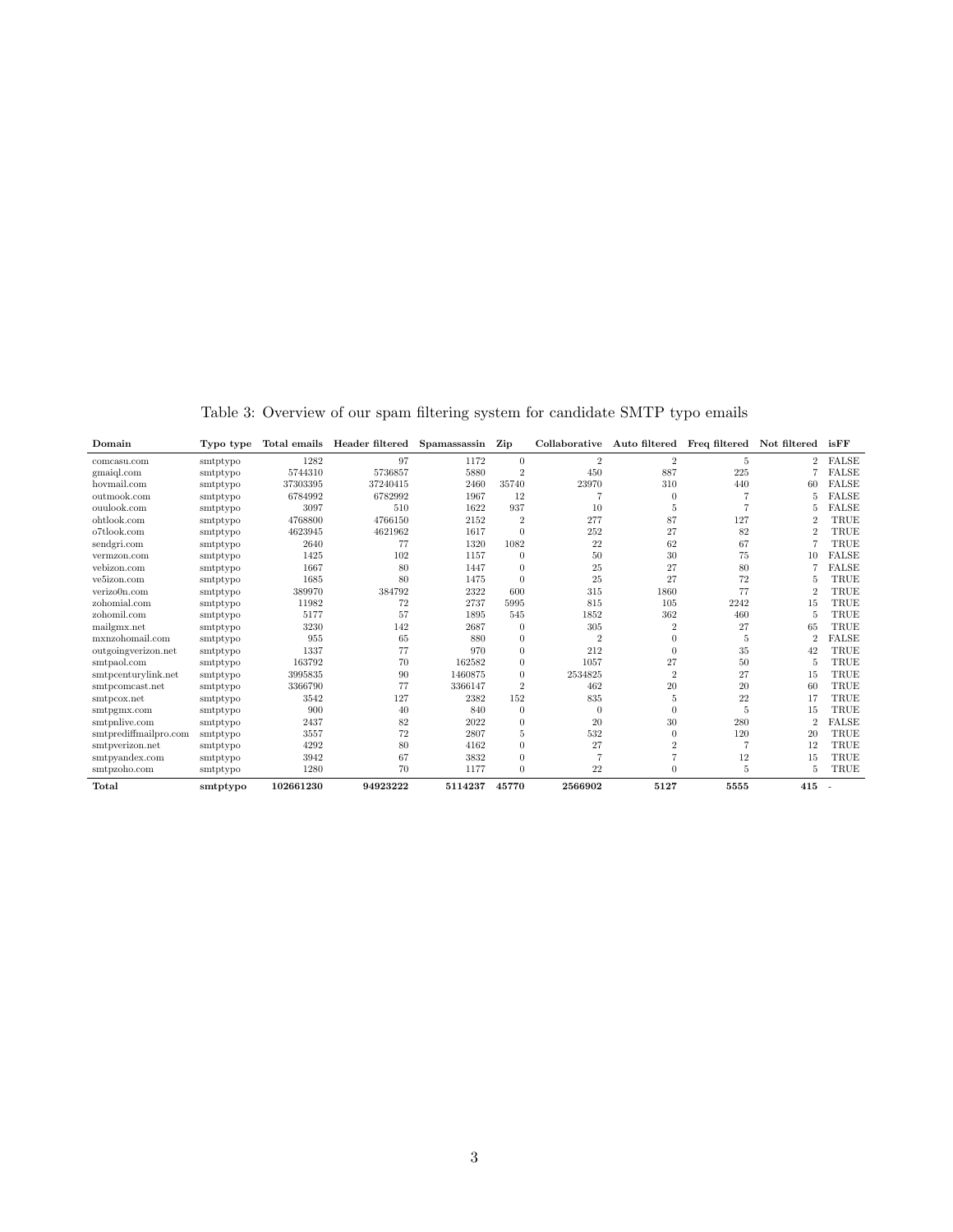|               |                      |                          | 2014.07.13      | 2016.09.19      | 2014.07.13       | 2016.09.19                                        |  |  |
|---------------|----------------------|--------------------------|-----------------|-----------------|------------------|---------------------------------------------------|--|--|
| Domain type   | company              | Target domain            | Global Alexa R. | Global Alexa R. |                  | Company's Email Alexa R. Company's Email Alexa R. |  |  |
| banking       | Chase                | smtp.chase.com           | 171             | 122             | ΝA               | NA                                                |  |  |
| banking       | Paypal               | smtp.paypal.com          | 39              | 50              | NA               | NA                                                |  |  |
| email service | $10$ minutemail      | $10$ minutemail.com      | 7917            | 14552           | $\sqrt{28}$      | 22                                                |  |  |
| email service | Aol                  | mx.aol.com               | 121             | 198             | NA               | NA                                                |  |  |
| email service | $\operatorname{Aol}$ | smtp.aim.com             | 20623           | 35653           | NA               | NA                                                |  |  |
| email service | Aol                  | smtp.aol.com             |                 |                 | NA               | NA                                                |  |  |
| email service | <b>GMX</b>           | mail.gmx.net             | 291             | 316             | 7                | 12                                                |  |  |
| email service | <b>GMX</b>           | smtp.gmx.com             | NA              | 6430            | $\overline{7}$   | 12                                                |  |  |
| email service | <b>GMX</b>           | smtp.gmx.net             |                 |                 | $\overline{7}$   | 12                                                |  |  |
| email service | Google               | gmail.com                | 145             | 5023            | $\mathbf{1}$     | $1\,$                                             |  |  |
| email service | Google               | imap.gmail.com           | 145             | 5023            | $\mathbf{1}$     | $\,1\,$                                           |  |  |
| email service | Google               | imap.gmail.com           | 145             | 5023            | $\mathbf{1}$     | $\mathbf{1}$                                      |  |  |
| email service | Google               | smtp.gmail.com           |                 |                 | $\mathbf{1}$     | $\mathbf{1}$                                      |  |  |
| email service | Hushmail             | smtp.hushmail.com        | 7891            | 16097           | 27               | 25                                                |  |  |
| email service | Mailchimp            | mailchimp.com            | 126             | 300             | $\overline{4}$   | $\overline{4}$                                    |  |  |
| email service | Mailchimp            | smtp.mailchimp.com       |                 |                 | $\overline{4}$   | $\overline{4}$                                    |  |  |
| email service | Microsoft            | hotmail.com              | 13268           | 44247           | $\boldsymbol{3}$ | 3                                                 |  |  |
| email service | Microsoft            | imap.live.com            | 12              | 11              | 3                | 3                                                 |  |  |
| email service | Microsoft            | imap-mail.outlook.com    | 645             | 3165            | $\boldsymbol{3}$ | 3                                                 |  |  |
| email service | Microsoft            | mx1.hotmail.com          |                 |                 | $\boldsymbol{3}$ | 3                                                 |  |  |
| email service | Microsoft            | outlook.com              |                 |                 | 3                | 3                                                 |  |  |
| email service | Microsoft            | smtp.live.com            |                 |                 | 3                | 3                                                 |  |  |
| email service | Microsoft            | smtp-mail.outlook.com    |                 |                 | 3                | 3                                                 |  |  |
| email service | Myway                | smtp.myway.com           | 6762            | 126             | NA               | NA                                                |  |  |
| email service | Rediffmail           | smtp.rediffmailpro.com   | 15812           | 5983            | $\,6\,$          | 5                                                 |  |  |
| email service | Sendgrid             | sendgrid.com             | 3845            | 9097            | 17               | 16                                                |  |  |
| email service | Yahoo                | am0.vahoodns.net         | $\rm NA$        | NA              | $\overline{2}$   | $\overline{2}$                                    |  |  |
| email service | Yandex               | smtp.yandex.com          | 2132            | 1492            | NA               | NA                                                |  |  |
| email service | Yopmail              | vopmail.com              | 13696           | 16063           | 36               | 24                                                |  |  |
| email service | Zohomail             | mx.zohomail.com          | NA              | NA              | NA               | NA                                                |  |  |
| email service | Zohomail             | smtp.zoho.com            | 591             | 413             | NA               | NA                                                |  |  |
| email service | Zohomail             | zohomail.com             |                 |                 | NA               | NA                                                |  |  |
| Generic       | Apple                | mail.icloud.com          | 1000            | 341             | 443              | 389                                               |  |  |
| Generic       | Apple                | $mail-in2.append.e.$ com | 47              | 389             | 443              | 389                                               |  |  |
| Generic       | Apple                | mail-in4.apple.com       | 47              | 389             | 443              | 389                                               |  |  |
| <b>ISP</b>    | Att                  | seg.att.com              | 465             | 376             | NA               | NA                                                |  |  |
| ISP           | Centurylink          | smtp.centurylink.net     | 5945            | 4266            | NA               | NA                                                |  |  |
| <b>ISP</b>    | Comcast              | comcast.com              | 846             | 6048            | NA               | NA                                                |  |  |
| <b>ISP</b>    | Comcast              | mx1.comast.com           | 846             | 6048            | ΝA               | NA                                                |  |  |
| ISP           | Comcast              | smtp.comcast.net         |                 |                 | NA               | NA                                                |  |  |
| ISP           | Cox                  | smtp.cox.net             | 1512            | 2040            | ΝA               | NA                                                |  |  |
| <b>ISP</b>    | TWC                  | email.rr.com             | 1744            | 1969            | NA               | NA                                                |  |  |
| iSP           | Verizon              | outgoing.verizon.net     | 3459            | 14758           | NA               | NA                                                |  |  |
| <b>ISP</b>    | Verizon              | smtp.verizon.net         |                 |                 | <b>NA</b>        | NA                                                |  |  |
| ISP           | Verizon              | verizon.com              |                 |                 | ΝA               | NA                                                |  |  |
|               |                      |                          |                 |                 |                  |                                                   |  |  |

## Table 4: Target domains and their attributes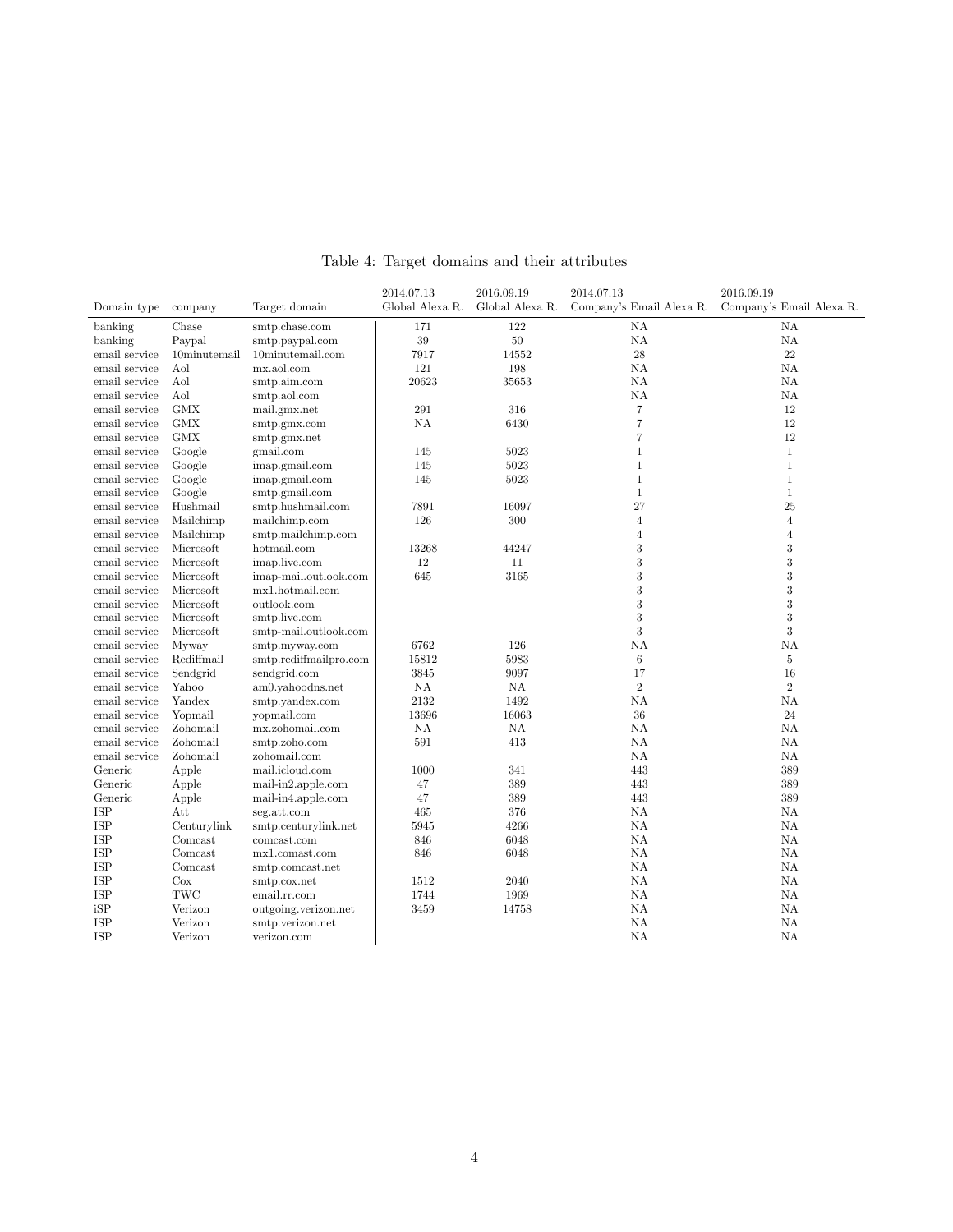|  | Table 5: Attributes of typosquatting domains registered by us |  |  |
|--|---------------------------------------------------------------|--|--|
|  |                                                               |  |  |

| Domain type                    | Company                | Target domain                      | Typosquatting domain Is FatFinger? IS BitSquatting? |                    |                        | Protocol tested Place of error |                                            | DL typo operation            |
|--------------------------------|------------------------|------------------------------------|-----------------------------------------------------|--------------------|------------------------|--------------------------------|--------------------------------------------|------------------------------|
| banking                        | Chase                  | smtp.chase.com                     | smtpchase.com                                       | Т                  | $\rm F$                | smtp                           | smtp                                       | deletion                     |
| banking                        | Paypal                 | smtp.paypal.com                    | smtppaypal.com                                      | $\mathbf T$        | $\rm F$                | smtp                           | smtp                                       | deletion                     |
| email service                  | 10minutemail           | $10$ minutemail.com                | 10inutemail.com                                     | $\mathbf T$        | $\rm F$                | any                            | rcvr,smtp,imap,pop3                        | deletion                     |
| email service                  | Aol                    | mx.aol.com                         | mxnaol.com                                          | F<br>T             | T<br>$\rm F$           | mail                           | smtp,imap,pop3                             | substitution                 |
| email service<br>email service | Aol<br>Aol             | smtp.aim.com<br>smtp.aol.com       | smtpaim.com<br>smtpaol.com                          | T                  | $\mathbf F$            | smtp                           | smtp                                       | deletion<br>deletion         |
| email service                  | <b>GMX</b>             | mail.gmx.net                       | mailgmx.net                                         | $\mathbf T$        | $\rm F$                | smtp<br>mail                   | smtp<br>smtp, imap, pop3                   | deletion                     |
| email service                  | <b>GMX</b>             | smtp.gmx.com                       | smtpgmx.com                                         | T                  | $\rm F$                | smtp                           | smtp                                       | deletion                     |
| email service                  | <b>GMX</b>             | smtp.gmx.net                       | smtpgmx.net                                         | T                  | F                      | smtp                           | smtp                                       | deletion                     |
| email service                  | Google                 | gmail.com                          | gmai-l.com                                          | F                  | $\rm F$                | any                            | rcvr,smtp,imap,pop3                        | addition                     |
| email service                  | Google                 | gmail.com                          | gmaiql.com                                          | F                  | $\rm F$                | any                            | rcvr,smtp,imap,pop3                        | addition                     |
| email service                  | Google                 | imap.gmail.com                     | imaplgmail.com                                      | T                  | $\rm F$                | imap                           | imap                                       | substitution                 |
| email service                  | Google                 | imap.gmail.com                     | imapngmail.com                                      | F                  | $\mathbf T$            | imap                           | imap                                       | substitution                 |
| email service                  | Google                 | smtp.gmail.com                     | smtpngmail.com                                      | $\rm F$            | $\mathbf T$            | smtp                           | smtp                                       | substitution                 |
| email service                  | Google                 | smtp.gmail.com                     | smtplgmail.com                                      | $\mathbf T$        | $\rm F$                | smtp                           | smtp                                       | substitution                 |
| email service                  | Hushmail               | smtp.hushmail.com                  | smtphushmail.com                                    | $\mathbf T$        | $\rm F$                | smtp                           | smtp                                       | deletion                     |
| email service                  | Mailchimp              | mailchimp.com                      | nmailchimp.com                                      | T                  | $\rm F$                | any                            | rcvr,smtp,imap,pop3                        | addition                     |
| email service                  | Mailchimp              | smtp.mailchimp.com                 | smtpmailchimp.com                                   | $\mathbf T$        | $\rm F$                | smtp                           | smtp                                       | deletion                     |
| email service                  | Microsoft              | hotmail.com                        | ho6mail.com                                         | T                  | $\rm F$                | any                            | rcvr, smtp, imp, pop3                      | substitution                 |
| email service                  | Microsoft              | hotmail.com                        | hovmail.com                                         | F                  | $\mathbf T$            | any                            | rcvr,smtp,imap,pop3                        | substitution                 |
| email service                  | Microsoft              | imap.live.com                      | imapllive.com                                       | T                  | $\rm F$                | imap                           | imap                                       | substitution                 |
| email service                  | Microsoft              | imap.live.com                      | imapnlive.com                                       | $\rm F$            | $\mathbf T$            | imap                           | imap                                       | substitution                 |
| email service                  | Microsoft              | imap-mail.outlook.com              | imap-mailoutlook.com                                | T                  | $\rm F$                | imap                           | imap                                       | deletion                     |
| email service                  | Microsoft              | mx1.hotmail.com                    | mx1hotmail.com                                      | T                  | $\mathbf F$            | mail                           | smtp,imap,pop5                             | deletion                     |
| email service                  | Microsoft              | mx1.hotmail.com                    | mx1nhotmail.com                                     | F                  | $\mathbf T$<br>$\rm F$ | mail                           | smtp,imap,pop6                             | substitution                 |
| email service                  | Microsoft              | $mx2.$ hotmail.com                 | mx2hotmail.com                                      | T                  |                        | mail                           | smtp,imap,pop7                             | deletion                     |
| email service                  | Microsoft<br>Microsoft | mx2.hotmail.com                    | mx2nhotmail.com                                     | F<br>T             | $\mathbf T$<br>$\rm F$ | mail                           | smtp, imap, pop8<br>smtp,imap,pop9         | substitution                 |
| email service                  | Microsoft              | mx3.hotmail.com<br>mx3.hotmail.com | mx3hotmail.com<br>mx3nhotmail.com                   | F                  | T                      | mail                           |                                            | deletion<br>substitution     |
| email service<br>email service | Microsoft              | mx4.hotmail.com                    | mx4hotmail.com                                      | T                  | $\rm F$                | mail<br>mail                   | $smtp, \text{imap}$ , pop 10               | deletion                     |
| email service                  | Microsoft              | mx4.hotmail.com                    | mx4nhotmail.com                                     | F                  | $\mathbf T$            | mail                           | smtp,imap,pop11<br>smtp, imap, pop12       | substitution                 |
| email service                  | Microsoft              | outlook.com                        | o7tlook.com                                         | T                  | $\rm F$                | any                            | rcvr,smtp,imap,pop3                        | substitution                 |
| email service                  | Microsoft              | outlook.com                        | oetlook.com                                         | F                  | T                      | any                            | rcvr,smtp,imap,pop3                        | substitution                 |
| email service                  | Microsoft              | outlook.com                        | ohtlook.com                                         | $\mathbf T$        | $\rm F$                | any                            | rcvr,smtp,imap,pop3                        | substitution                 |
| email service                  | Microsoft              | outlook.com                        | ou6look.com                                         | T                  | $\mathbf F$            | any                            | rcvr,smtp,imap,pop3                        | substitution                 |
| email service                  | Microsoft              | outlook.com                        | outlo0k.com                                         | T                  | $\rm F$                | any                            | rcvr,smtp,imap,pop3                        | substitution                 |
| email service                  | Microsoft              | outlook.com                        | outmook.com                                         | $\rm F$            | $\mathbf T$            | any                            | rcvr,smtp,imap,pop3                        | substitution                 |
| email service                  | Microsoft              | outlook.com                        | ouulook.com                                         | F                  | $\mathbf T$            | any                            | rcvr,smtp,imap,pop3                        | substitution                 |
| email service                  | Microsoft              | outlook.com                        | ouvlook.com                                         | F                  | $\mathbf T$            | any                            | rcvr,smtp,imap,pop3                        | substitution                 |
| email service                  | Microsoft              | smtp.live.com                      | smtpllive.com                                       | $\mathbf T$        | $\rm F$                | smtp                           | smtp                                       | substitution                 |
| email service                  | Microsoft              | smtp.live.com                      | smtpnlive.com                                       | $\rm F$            | $\mathbf T$            | smtp                           | smtp                                       | substitution                 |
| email service                  | Microsoft              | smtp-mail.outlook.com              | smtp-mailoutlook.com                                | T                  | $\rm F$                | smtp                           | smtp                                       | deletion                     |
| email service                  | Myway                  | smtp.myway.com                     | smtpmyway.com                                       | $\mathbf T$        | $\rm F$                | smtp                           | smtp                                       | deletion                     |
| email service                  | Rediffmail             | smtp.rediffmailpro.com             | smtprediffmailpro.com                               | $\mathbf T$        | $\rm F$                | smtp                           | smtp                                       | deletion                     |
| email service                  | Sendgrid               | sendgrid.com                       | sendgri.com                                         | $\mathbf T$        | $\rm F$                | any                            | rcvr,smtp,imap,pop3                        | deletion                     |
| email service                  | Yahoo                  | am0.yahoodns.net                   | am0nyahoodns.net                                    | F                  | T                      | mail                           | smtp,imap,pop3                             | substitution                 |
| email service                  | Yandex                 | smtp.yandex.com                    | smtpyandex.com                                      | T                  | $\rm F$                | smtp                           | smtp                                       | deletion                     |
| email service                  | Yopmail                | yopmail.com                        | yopail.com                                          | $\mathbf T$        | $\rm F$                | any                            | rcvr,smtp,imap,pop3                        | deletion                     |
| email service                  | Zohomail               | mx.zohomail.com                    | mxnzohomail.com                                     | F<br>T             | $\mathbf T$<br>$\rm F$ | mail                           | smtp,imap,pop3                             | substitution                 |
| email service<br>email service | Zohomail<br>Zohomail   | smtp.zoho.com<br>zohomail.com      | smtpzoho.com<br>zohomial.com                        | T                  | $\rm F$                | smtp                           | smtp                                       | deletion<br>transposition    |
| email service                  | Zohomail               | zohomail.com                       | zohomil.com                                         | $\mathbf T$        | $\rm F$                | any                            | rcvr,smtp,imap,pop3                        | deletion                     |
| Generic                        | Apple                  | mail.icloud.com                    | mailnicloud.com                                     | F                  | $\mathbf T$            | any<br>mail                    | rcvr,smtp,imap,pop3<br>smtp,imap,pop3      | substitution                 |
| Generic                        | Apple                  | mail-in2.apple.com                 | mail-in2napple.com                                  | $\rm F$            | $\mathbf T$            | mail                           | smtp,imap,pop3                             | substitution                 |
| Generic                        | Apple                  | mail-in4.apple.com                 | mail-in4apple.com                                   | T                  | $\rm F$                | mail                           | smtp,imap,pop3                             | deletion                     |
| ISP                            | Att                    | seg.att.com                        | segnatt.com                                         | $\rm F$            | T                      | mail                           | smtp,imap,pop12                            | substitution                 |
| ISP                            | Centurylink            | smtp.centurylink.net               | smtpcenturylink.net                                 | T                  | F                      | smtp                           | smtp                                       | deletion                     |
| ISP                            | Comcast                | comcast.com                        | coicast.com                                         | $\mathbf F$        | $\mathbf T$            | any                            | rcvr,smtp,imap,pop3                        | substitution                 |
| ISP                            | Comcast                | comcast.com                        | comaast.com                                         | $\rm F$            | $\mathbf T$            | any                            | rcvr,smtp,imap,pop3                        | substitution                 |
| ISP                            | Comcast                | comcast.com                        | comca3t.com                                         | F                  | T                      | any                            | rcvr,smtp,imap,pop3                        | substitution                 |
| ISP                            | Comcast                | comcast.com                        | comcas5.com                                         | $\mathbf T$        | $\rm F$                | any                            | rcvr,smtp,imap,pop3                        | substitution                 |
| ISP                            | Comcast                | comcast.com                        | comcasu.com                                         | F                  | T                      | any                            | rcvr,smtp,imap,pop3                        | substitution                 |
| ISP                            | Comcast                | comcast.com                        | comcawst.com                                        | T                  | F                      | any                            | rcvr,smtp,imap,pop3                        | addition                     |
| ISP                            | Comcast                | mx1.comast.com                     | mx1ncomast.com                                      | F                  | T                      | mail                           | smtp,imap,pop4                             | substitution                 |
| ISP                            | Comcast                | smtp.comcast.net                   | smtpcomcast.net                                     | $\mathbf T$        | $\rm F$                | smtp                           | smtp                                       | deletion                     |
| ISP                            | $\cos$                 | smtp.cox.net                       | smtpcox.net                                         | $\mathbf T$        | $\rm F$                | smtp                           | smtp                                       | deletion                     |
| ISP                            | TWC                    | email.rr.com                       | emailnrr.com                                        | F                  | T                      | mail                           | smtp,imap,pop3                             | substitution                 |
| iSP                            | Verizon                | outgoing.verizon.net               | outgoingverizon.net                                 | $\mathbf T$        | $\rm F$                | smtp                           | smtp                                       | deletion                     |
| ISP                            | Verizon                | smtp.verizon.net                   | smtpverizon.net                                     | T                  | $\rm F$                | smtp                           | smtp                                       | deletion                     |
| $\operatorname{ISP}$           | Verizon                | verizon.com                        | evrizon.com                                         | $\mathbf T$        | $\rm F$                | any                            | rcvr,smtp,imap,pop3                        | transposition                |
| ISP                            | Verizon<br>Verizon     | verizon.com                        | ve5izon.com                                         | T                  | $\rm F$                | any                            | rcvr,smtp,imap,pop3                        | substitution                 |
| ISP                            |                        | verizon.com                        | vebizon.com                                         | $\rm F$<br>$\rm F$ | T                      | any                            | rcvr,smtp,imap,pop3                        | substitution                 |
| ISP<br>ISP                     | Verizon<br>Verizon     | verizon.com                        | vepizon.com<br>verhzon.com                          | $\rm F$            | $\mathbf T$<br>T       | any                            | rcvr,smtp,imap,pop3<br>rcvr,smtp,imap,pop3 | substitution<br>substitution |
| ISP                            | Verizon                | verizon.com<br>verizon.com         | verizo0n.com                                        | T                  | $\rm F$                | any                            | rcvr,smtp,imap,pop3                        | addition                     |
| ISP                            | Verizon                | verizon.com                        | vermzon.com                                         | $\rm F$            | $\mathbf T$            | any<br>any                     | rcvr,smtp,imap,pop3                        | substitution                 |
|                                |                        |                                    |                                                     |                    |                        |                                |                                            |                              |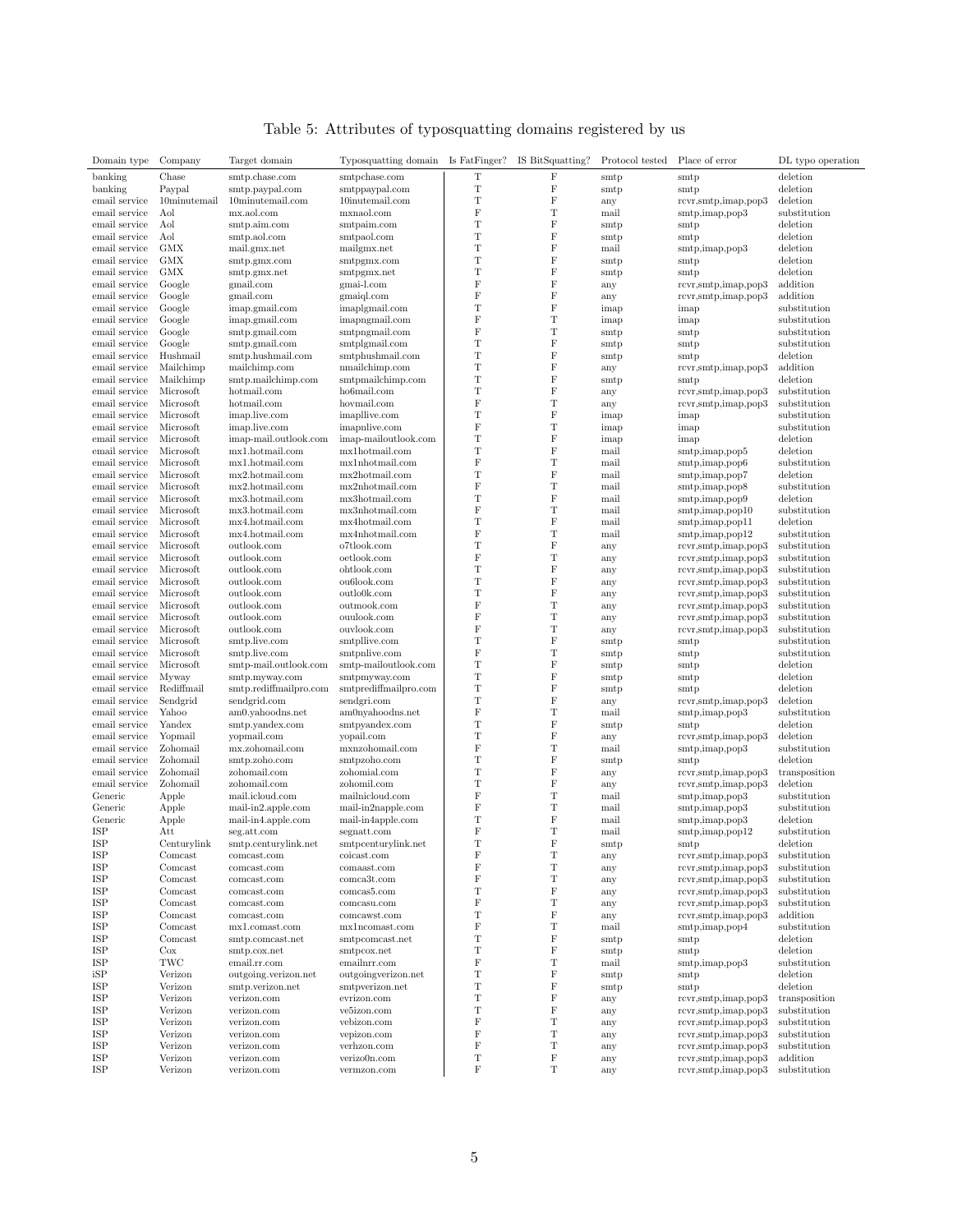| Number of    |              | <b>SMTP</b> support  |                                                    |                                                                                                                                                     |                                                                                         |
|--------------|--------------|----------------------|----------------------------------------------------|-----------------------------------------------------------------------------------------------------------------------------------------------------|-----------------------------------------------------------------------------------------|
|              |              |                      | Typo domains Unknown Supported Not Supported Names |                                                                                                                                                     | Organizations                                                                           |
| 156383       | 154533       | 1808                 |                                                    | 42 domain admin: domain admin / this domain is for sale                                                                                             | hugedomains.com                                                                         |
| 33333        | 33305        | 19                   | $\Omega$                                           | this domain for sale worldwide; this domain for sale worldwide 339-222-5132; this domain for sale toll free 866-822-9073 or 339-222-5132; rn webreg | rarenames, inc.; rarenames; buydomains.com; this domain for sale worldwide 339 222 5132 |
| 30865        | 30855        | 10                   | $\overline{0}$                                     | whois foundation: domain may be for sale, check afternic.com domain admin: domain admin: domain may be for sale, check afternic domain admin        | whois foundation:megatransfert sasu                                                     |
| 15449        | 15434        | 15                   |                                                    | $0$ dns administrator                                                                                                                               | cykon technology limited                                                                |
| 12206        | 13           | 12192                |                                                    | domain manager                                                                                                                                      | eweb development inc.                                                                   |
| 9784         | 9783         | -1                   |                                                    | 0 domain administrator                                                                                                                              | domainmarket.com                                                                        |
| 8810         | 8398         | 134                  | 278                                                | wujianfeng;wu jianfeng;zhenjie zhang;shanghai rongbaoshiyeyouxiangongsi                                                                             | wujianfeng;jianfengwu;www.jinmi.com;wu jianfeng                                         |
| 7273         | 2775         | 4498                 | $\Omega$                                           | noorinet                                                                                                                                            | noorinet                                                                                |
| 5561         | 5538         | 21                   | $\overline{2}$                                     | guojianguang;guo jian guang                                                                                                                         | guojianguang;guo jian guang                                                             |
| 5295         | 87           | 5207                 |                                                    | luigi bian film;luigi bian                                                                                                                          | los angeles news;losangelesnews.com inc.;losangelesnews.com;los angelesnews.com         |
| 4735         | 2344         | 1868                 | 523                                                | reactivation period                                                                                                                                 |                                                                                         |
| 4068         | 3957         | 105                  | 6                                                  | new ventures services, corp.                                                                                                                        | new ventures services, corp.                                                            |
| 3725         | 1765         | 1957                 | 3                                                  | jiangyilin;zhu jiang;yilin jiang;jiang yinlin                                                                                                       | chengduvisuoxinxikeii:iiangvilin:www.visuo.com:chengdu                                  |
| 3469         | 3195         | 252                  | $22^{\circ}$                                       | nvc nvc-sn:new ventures services                                                                                                                    | new ventures:new ventures services:hostmonster.com                                      |
| 2673         | 968          | 1704                 |                                                    | domain administrator                                                                                                                                | dvlpmnt marketing, inc.                                                                 |
| 2589         | 2507         | 66                   | 16                                                 | wu wen bin:wuwen bin                                                                                                                                | xia men vin si bao hu fu wu you xian gong si:wu wen bin                                 |
| 2545         | 1210         | 1262                 | 73                                                 | protection of private person                                                                                                                        |                                                                                         |
| 2441         | 886          | 798                  | 757                                                | domain id shield service                                                                                                                            | domain id shield service co., limited                                                   |
| 2420         | 2144         | 220                  | 56                                                 | linshi moban:zhenguo liu:ke vang:linshimoban linshimoban                                                                                            | niqingsu:zhu zhi bin:zeng zhi vu:edward                                                 |
| 2140         | 2037         |                      | 96                                                 | lirong shi:shi lirong                                                                                                                               | lirong shi:shi lirong:shilirong                                                         |
| 2081         | 2080         | $\Omega$             |                                                    | wenchao chen:song qiuxiang:songqiuxiang songqiuxiang:chen wenchao                                                                                   | song qiuxiang:chen wenchao                                                              |
| 2012         | 2011         |                      |                                                    | 0 gregg ostrick                                                                                                                                     | gno, inc.                                                                               |
| 1904         | 1559         | 345                  |                                                    | 0 gary willicott                                                                                                                                    | the web group (client account)                                                          |
| 1903         | 44           | 1859                 |                                                    | 0 domain hostmaster                                                                                                                                 | protopixel pty. ltd.;protopixel pty ltd                                                 |
| 1901         | 842          | 794                  |                                                    | 265 beth schmierer:namecheap.com for sale:namecheap.com namecheap.com:namecheap.com                                                                 | vt sistemas de informatica ltda:namecheap:namecheap, inc:refruit                        |
| 1817         | $\theta$     | 1817                 |                                                    | 0 gabrielly santos rodrigues                                                                                                                        | chargepal s.l.                                                                          |
| 1812         | 1765         | 46                   |                                                    | kenii hiraiwa                                                                                                                                       | gmo digirock, inc.                                                                      |
| 1808         | 1807         |                      | $\theta$                                           | admin                                                                                                                                               | admin                                                                                   |
| 1779         | 1779         | $\Omega$             | $\theta$                                           | rvusung                                                                                                                                             | rvusung                                                                                 |
| 1767         | 180          | 1561                 | 26                                                 | xserver inc. xserver; wpx xserver inc.; naoki kobayashi; xserver xserver inc.                                                                       | bet inc.:xserver, inc. - sixcore:xserver inc.:bet.inc.                                  |
| 1704         | 628          | 1076                 | $\Omega$                                           | netsupport askmysite<br>1547 domain administrator                                                                                                   | askmysite.com llc                                                                       |
| 1624         | 64           | 13                   |                                                    | 0 lei shi xiaohu hu shilei                                                                                                                          | china capital                                                                           |
| 1546         | 25           | 1521<br>$^{2}$       |                                                    |                                                                                                                                                     | www.iinmi.com:shilei                                                                    |
| 1469         | 1466         |                      | 135                                                | netcorp netcorp:netcorp, llc<br>domain admin                                                                                                        | netcorp;netcorp, llc;inquire about this domain via contact email address                |
| 1404         | 672          | 597                  |                                                    |                                                                                                                                                     | privatewhois biz                                                                        |
| 1401         | 1142         | 259                  |                                                    | 0 yang kyung won                                                                                                                                    | yang kyung won                                                                          |
| 1387<br>1349 | 1386<br>1275 | $\overline{1}$<br>32 |                                                    | 0 kim seokiun<br>weisheng hu:xiaohu hu:mibao vou:vuling liu                                                                                         | kim seokiun                                                                             |
| 1328         | 1322         | -6                   | 42<br>$\Omega$                                     | william coam:william william:coam. william                                                                                                          | you mibao;www.jinmi.com;zheng tao;cheng xinming                                         |
| 1315         | 1065         | 152                  |                                                    | 98 wuxi vilian llc                                                                                                                                  | germanium inc.; speednames.com hostmaster<br>wuxi yilian llc                            |
|              |              |                      |                                                    |                                                                                                                                                     |                                                                                         |

## Table 6: Registrants owning a large number of typosquatting domain names

Table 7: Name servers with a high proportion of typosquatting domains.

|                    | Total   |       | Ratio        |       | Count          | <b>SMTP</b> Support |                |                        |                                     |
|--------------------|---------|-------|--------------|-------|----------------|---------------------|----------------|------------------------|-------------------------------------|
| Name Server        | Domains | Ctypo | <b>Ttypo</b> | Ctypo | <b>Ttypo</b>   | Unknown             | Yes            | $\mathbf{N}\mathbf{o}$ | DigiMedia.com, L.P.                 |
| gbcdn.net          | 1082    | 0.89  | 0.17         | 968   | 182            | 968                 | $\overline{0}$ | $\overline{0}$         | Robert Brooks                       |
| storeland.ru       | 5919    | 0.76  | 0.18         | 4476  | 1038           | 4438                | 38             | $\theta$               | Privacy protected                   |
| citizenhawk.net    | 6424    | 0.66  | 0.67         | 4220  | 4320           | 4220                | $\overline{0}$ | $\theta$               | Brand protection: CitizenHawk, Inc. |
| a0f.net            | 37715   | 0.61  | 0.6          | 22884 | 22691          | 22882               | $\overline{2}$ | $\theta$               | Brand protection: CitizenHawk, Inc. |
| orbitz.com         | 1528    | 0.54  | 0.52         | 820   | 792            | 818                 | $\overline{2}$ | $\theta$               | Orbitz Worldwide, LLC               |
| shutterfly.com     | 680     | 0.51  | 0.19         | 350   | 130            | 12                  | 338            | $\overline{0}$         | Shutterfly, Inc.                    |
| easily.net         | 77730   | 0.41  | 0.34         | 31588 | 26116          | 31448               | 140            | $\boldsymbol{0}$       | Privacy protected                   |
| frays.com          | 1568    | 0.41  | 0.19         | 642   | 304            | 136                 | 506            | $\boldsymbol{0}$       | Privacy protected                   |
| liverealdeals.com  | 29708   | 0.39  | 0.48         | 11628 | 14174          | 22                  | 11604          | $\overline{2}$         | Privacy protected                   |
| lifeisatest.com    | 912     | 0.37  | 0.34         | 336   | 308            | $\theta$            | 336            | $\overline{0}$         | Doug Powell                         |
| dnsiz.com          | 12698   | 0.35  | 0.37         | 4434  | 4664           | 4434                | $\overline{0}$ | $\boldsymbol{0}$       | jianghong                           |
| consumerinfo.com   | 4853    | 0.35  | 0.31         | 1694  | 1510           | 1692                | $\overline{2}$ | $\overline{0}$         | Consumerinfo.com, Inc.              |
| dnparking.com      | 15810   | 0.32  | 0.32         | 5047  | 5085           | 5047                | $\theta$       | $\theta$               | Privacy protected                   |
| dnssafe.com        | 3639    | 0.3   | 0.26         | 1101  | 954            | $\overline{0}$      | 1101           | 0                      | Privacy protected                   |
| redmonddc.com      | 23870   | 0.28  | 0.23         | 6734  | 5442           | 6734                | $\theta$       | $\boldsymbol{0}$       | Privacy protected                   |
| slickdns.com       | 1105    | 0.28  | 0.01         | 308   | $\overline{7}$ | 288                 | 20             | $\theta$               | John Barham                         |
| domainingdepot.com | 51460   | 0.27  | 0.27         | 14022 | 13956          | 1168                | 12854          | 0                      | Privacy protected                   |
| domainca.com       | 17514   | 0.27  | 0.18         | 4643  | 3233           | 4490                | 151            | $\overline{2}$         | Marble Internet Inc.                |
| gettyimages.com    | 2936    | 0.27  | 0.24         | 783   | 693            | 306                 | 477            | $\boldsymbol{0}$       | Getty Images (US), Inc.             |
| mfk1.com           | 7414    | 0.26  | 0.21         | 1910  | 1554           | 1910                | $\overline{0}$ | $\overline{0}$         | Privacy protected                   |
| securedoffers.com  | 2640    | 0.26  | 0.22         | 692   | 590            | 690                 | $\overline{2}$ | $\overline{0}$         | Privacy protected                   |
| e43n83hd.com       | 2554    | 0.26  | $\theta$     | 668   | $\theta$       | 124                 | $\theta$       | 544                    | Privacy protected                   |
| torresdns.com      | 26340   | 0.25  | 0.24         | 6570  | 6416           | 6566                | $\overline{4}$ | $\theta$               | Privacy protected                   |
| domainmx.com       | 14884   | 0.25  | 0.22         | 3786  | 3262           | 3786                | $\theta$       | $\overline{0}$         | Privacy protected                   |
| koolwebsites.com   | 4344    | 0.25  | 0.26         | 1086  | 1122           | 0                   | 1086           | $\theta$               | Ibrahim Kazanci                     |
| smtmdns.com        | 48062   | 0.24  | 0.24         | 11420 | 11670          | 11416               | $\overline{4}$ | $\theta$               | Privacy protected                   |
| ename.cn           | 1413    | 0.24  | 0.09         | 343   | 130            | 343                 | $\theta$       | $\theta$               | Xiamen Yi Ming Technology Co., Ltd  |
| createsend.com     | 672     | 0.24  | 0.09         | 160   | 59             | 60                  | 100            | $\mathbf{0}$           | Campaign Monitor Pty Ltd            |
| domainmanager.com  | 19026   | 0.23  | 0.16         | 4424  | 2990           | 380                 | 4044           | $\overline{0}$         | Privacy protected                   |
| digimedia.com      | 5834    | 0.23  | 0.21         | 1333  | 1210           | 1318                | 15             | $\overline{0}$         | DigiMedia.com, L.P.                 |